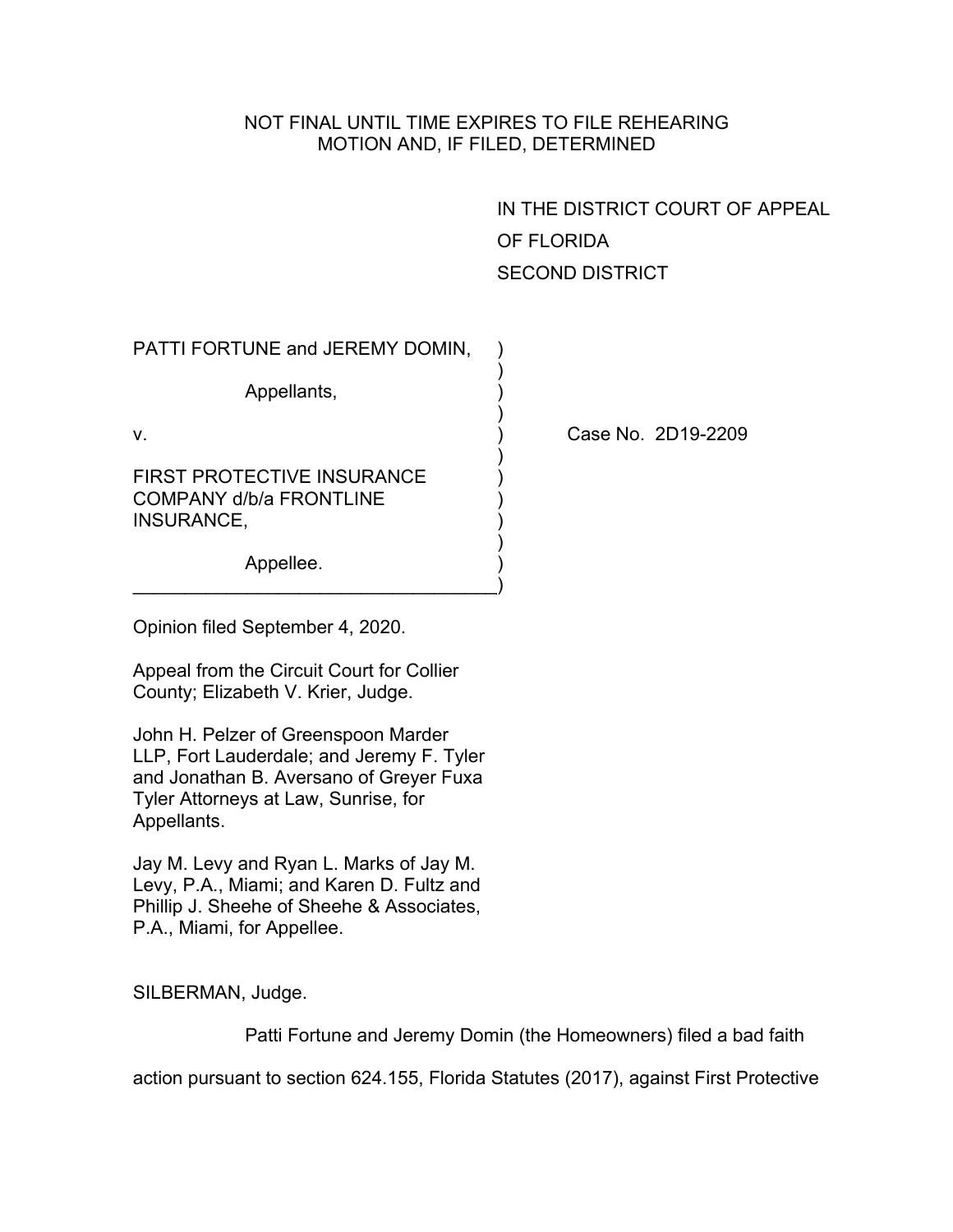Insurance Company d/b/a Frontline Insurance (the Insurer) concerning a claim that arose from losses caused by Hurricane Irma. The Homeowners appeal a final summary judgment<sup>1</sup> in favor of the Insurer which determines as a matter of law that the Insurer cured a Civil Remedy Notice of Insurer's Violations (CRN) by invoking the appraisal process before the CRN was filed and by paying the appraisal award more than sixty days after the CRN was filed. Because pursuing the appraisal process does not constitute a cure of the violations alleged, we reverse and remand for further proceedings.

The Homeowners' property was insured by a policy with the Insurer. After suffering losses from Hurricane Irma on September 10, 2017, they timely filed a claim with the Insurer. The Insurer investigated the loss and determined that after applying the policy's deductible and depreciation, the amount of the loss was \$3,013.20. The Homeowners presented the Insurer with their public adjustor's estimate of what they alleged were the full scope of necessary repairs.

The Insurer then invoked the appraisal process pursuant to the policy on December 27, 2017. Section I of the policy contains a provision that either party may demand a mediation or appraisal of the loss if the parties "fail to agree on the settlement regarding the loss." The policy also provides that "unless there has been full compliance with all of the terms under Section I of this policy," the Homeowners cannot bring an action against the Insurer.

<sup>1</sup>The trial court's order is entitled, "Order Granting Defendant's Motion for Summary Judgment." However, the order contains words of finality, and the Homeowners are thus appealing a final summary judgment. See Walters v. CSX Transp., 778 So. 2d 396, 396 n.1 (Fla. 2d DCA 2001).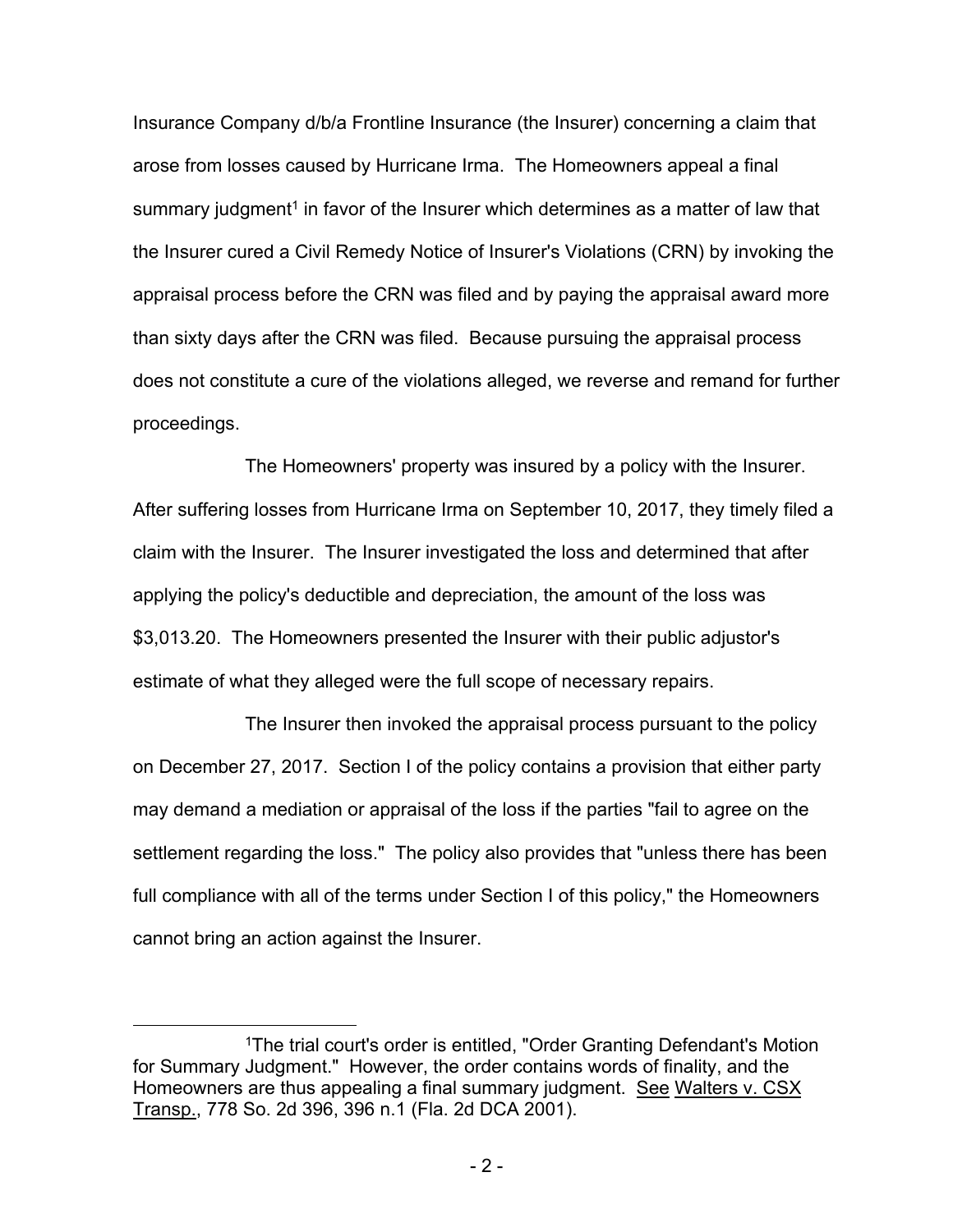On January 8, 2018, the Homeowners filed a CRN alleging violations of section 624.155(1)(b)(1) and section 626.9541(1)(i), Florida Statutes (2017). One of those allegations was that the Insurer made a lowball offer and "flagrantly breached" its duty to attempt in good faith to settle claims, as required by section 624.155(1)(b)(1). The Homeowners asserted that the Insurer was given the opportunity to inspect the loss and was placed on notice of the severity of the damage. They contended that the Insurer failed to identify the full scope of necessary repairs that was corroborated by the public adjustor's estimate which "dwarfed" the Insurer's estimate. The Homeowners alleged that the Insurer refused to reassess its payment of benefits and the basis for payment and that the Insurer "turn[ed] a blind eye and refuse[d] to properly adjust and settle the claim."

The Insurer generally denied the allegations, claiming that it did not owe any insurance proceeds to the Homeowners under the "insurance policy at this time." Further, the Insurer stated that it had not committed any acts of bad faith and that it had sought appraisal to resolve the parties' dispute as to the amount of loss. The Insurer also asserted that it would be unable to cure any alleged violations based on the "vague and general demands" in the CRN. The Insurer did not pay any damages within sixty days of the filing of the CRN.

The Homeowners' appraiser and the neutral umpire set the amount of the loss, and an appraisal award was entered on June 1, 2018, in the total amount of \$121,516.55. On July 17, 2018, the Insurer paid the net amount owed of \$110,067.35.

- 3 -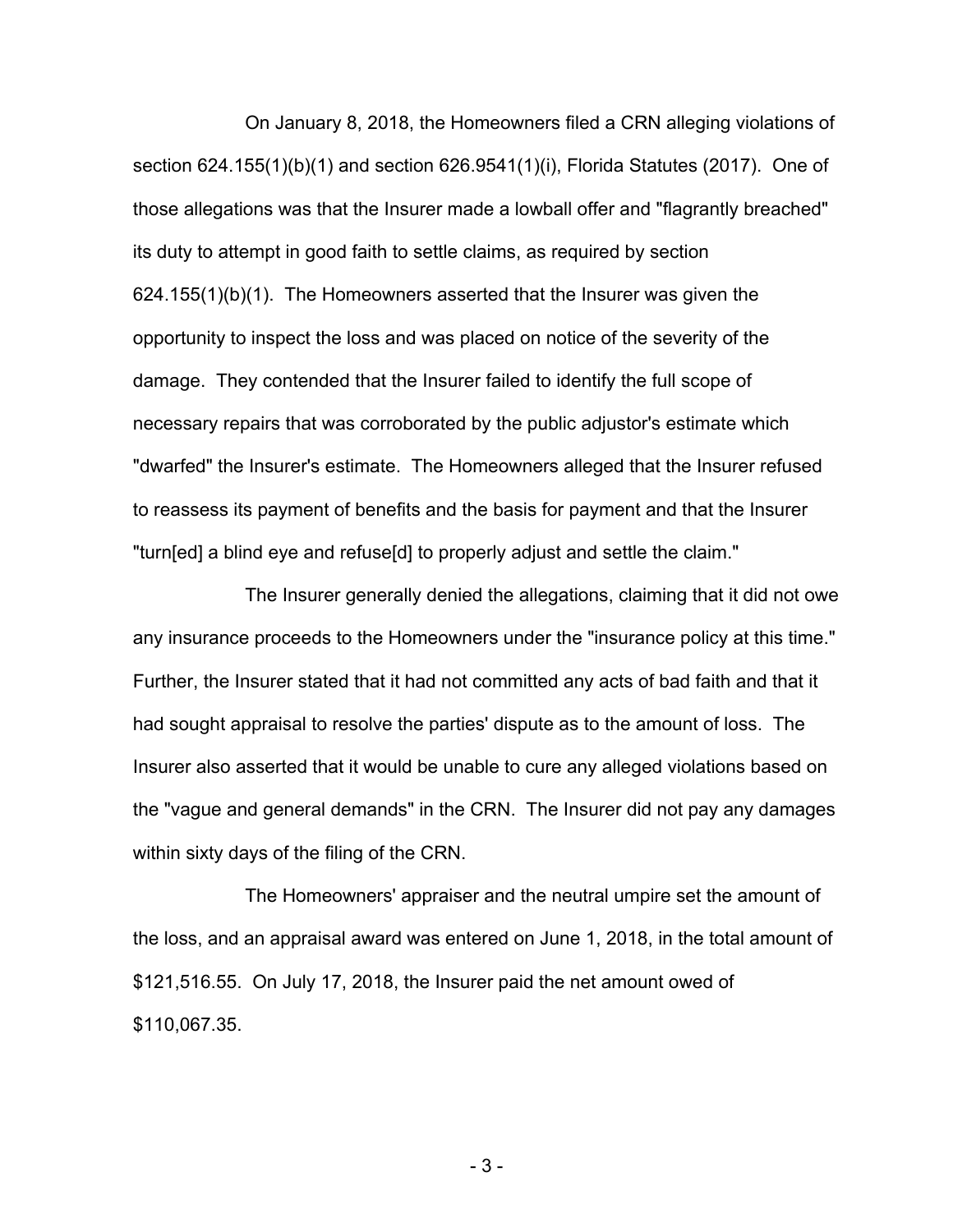On October 25, 2018, the Homeowners filed their complaint that sought relief for insurer bad faith under section  $624.155(1)(b)(1)$ . They alleged that the Insurer had "failed to promptly, fully, and adequately pay [the Homeowners] under the Policy and 'low-balled' [their] damage estimate." Further, they alleged that the Insurer had failed to pay damages within sixty days of receipt of the CRN, as section 624.155 $(3)(d)^2$  requires.

The Insurer filed a motion to dismiss or, in the alternative, a motion for summary judgment, to which the Homeowners filed a response in opposition. The Insurer asserted that it "fully cured the alleged bad faith during the cure period set forth under Florida Statutes by complying with the appraisal process, which resolved the dispute between the parties and was agreed to by [the Homeowners] as demonstrated in the Appraisal Award dated June 1, 2018."

After a hearing on the Insurer's motion, the trial court determined that the Insurer was entitled to summary judgment. $3$  The court's written ruling states "[t]hat, as a matter of law, [the Insurer] cured the Civil Remedy Notice of Insurer's Violations by its invocation of the appraisal process, in accordance with the applicable insurance policy, before [the Homeowners'] filing of the Civil Remedy

<sup>2</sup> In an amendment effective July 1, 2019, this provision is now contained in section 624.155(3)(c). See Ch. 2019-108, §§ 6, 18, Laws of Fla. Note also that the sixty-day period begins when the notice is electronically filed, not when it is received. See Harper v. GEICO Gen. Ins. Co., 272 So. 3d 448, 451 (Fla. 2d DCA 2019).

<sup>&</sup>lt;sup>3</sup>As the Homeowners note, the Insurer did not file any summary judgment evidence contemplated by Florida Rule of Civil Procedure 1.510(c). Rather, the Insurer appears to have relied on the allegations in the complaint and exhibits to the complaint, arguing the issue as a motion to dismiss and asking for summary judgment in the alternative.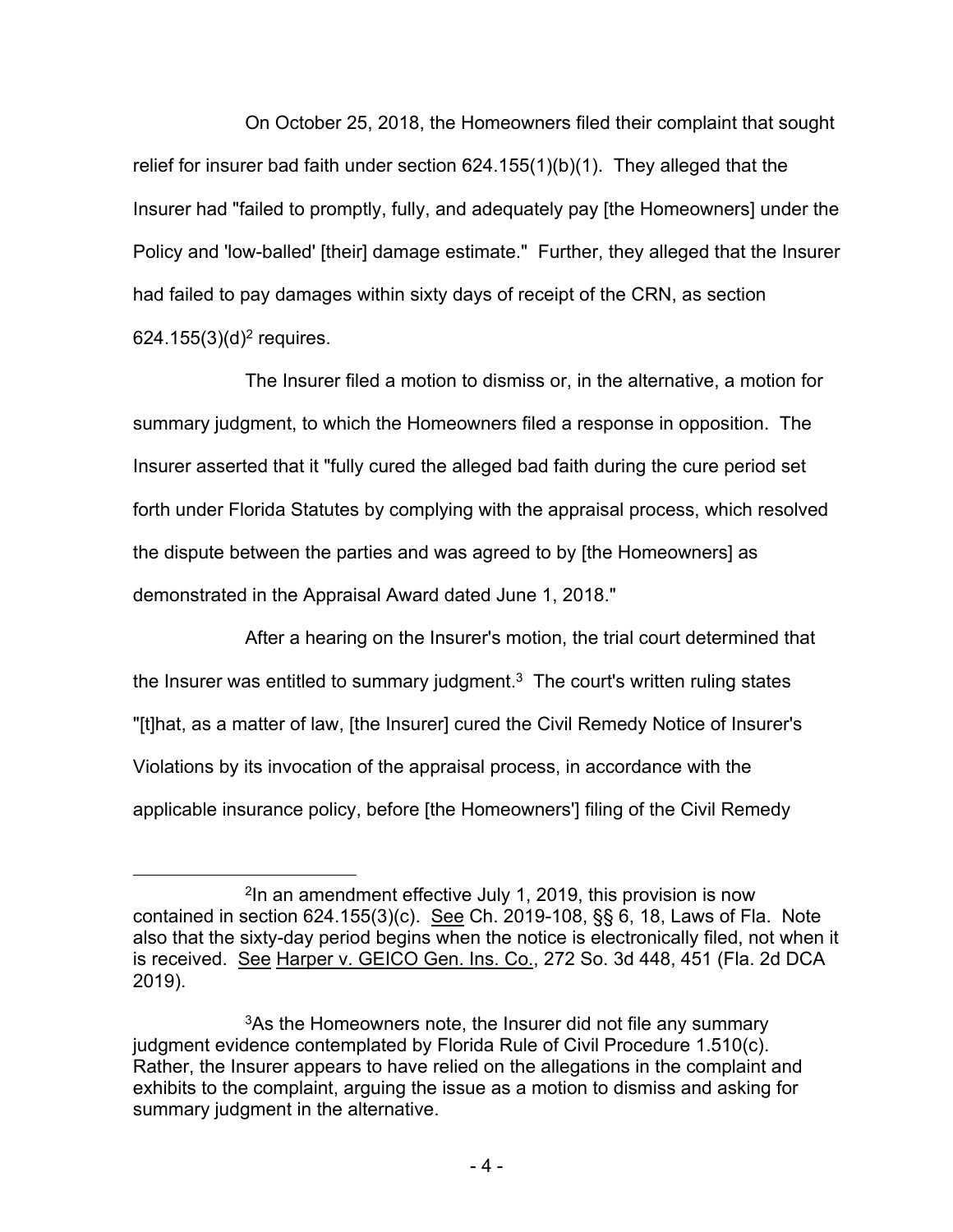Notice of Insurer's Violation and by [the Insurer's] subsequent payment of the appraisal award." The trial court denied the motion to dismiss as moot.

On appeal, the Homeowners contend that the trial court erred in concluding that the Insurer cured the CRN merely by invoking the appraisal process and then paying the appraisal award outside the sixty-day time limit of section 624.155(3)(d). They contend that the pendency of an appraisal does not affect how an insurer must respond to a CRN.

Section 624.155(1)(b)(1), provides a civil remedy for an insurer's bad faith and provides as follows:

> (1) Any person may bring a civil action against an insurer when such person is damaged:

. . .

(b) By the commission of any of the following acts by the insurer:

1. Not attempting in good faith to settle claims when, under all the circumstances, it could and should have done so, had it acted fairly and honestly toward its insured and with due regard for her or his interests[.]

The statute also provides a civil remedy for violations of specific provisions of section  $626.9541.$  §  $624.155(1)(a)(1)$ . As a condition precedent to filing an action, the plaintiff must give the Florida Department of Financial Services and the insurer sixty days' written notice of a violation. § 624.155(3)(a). The CRN must provide the specific statutory provision allegedly violated, the facts giving rise to the violation, the names of involved individuals, any relevant policy language, and a statement that giving the notice perfects the right to pursue the civil remedy section 624.155 authorizes. § 624.155(3)(b).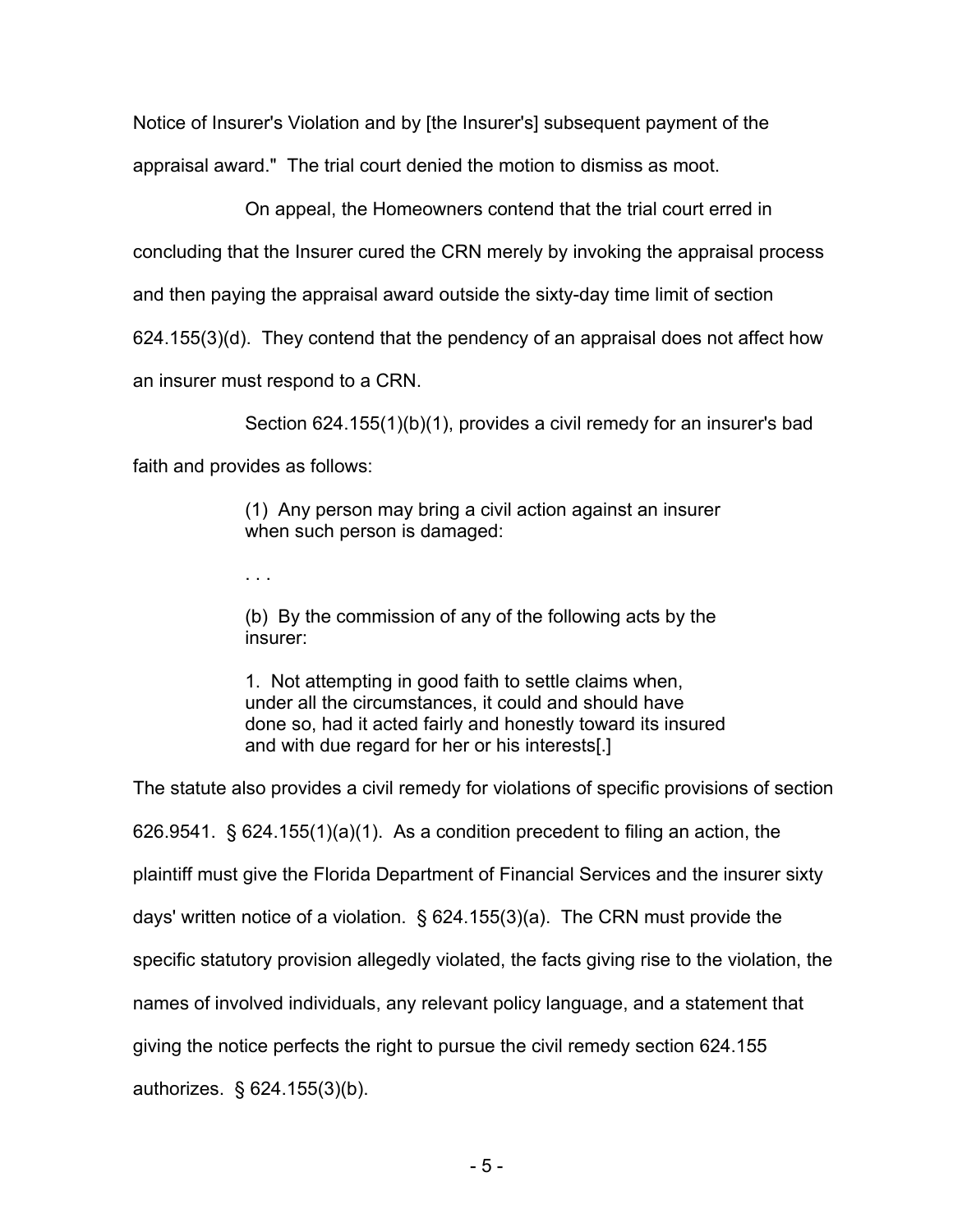The statute gives an insurer a cure period which provides that "[n]o action shall lie if, within 60 days after filing notice, the damages are paid or the circumstances giving rise to the violation are corrected." § 624.155(3)(d). If a "payment is owed on the contract," the insurer can "cure the claimed bad faith by paying the benefits owed on the insurance contract." Vest v. Travelers Ins. Co., 753 So. 2d 1270, 1275 (Fla. 2000).

The prerequisites to file a statutory bad faith action are: "(1) determination of the insurer's liability for coverage; (2) determination of the extent of the insured's damages; and (3) the required notice must be filed under section 624.155(3)(a)." Landers v. State Farm Fla. Ins. Co., 234 So. 3d 856, 859 (Fla. 5th DCA), review denied, No. SC18-292, 2018 WL 6839539 (Fla. Dec. 31, 2018). An appraisal award satisfies the first two requirements. Id.; see also Hunt v. State Farm Fla. Ins. Co., 112 So. 3d 547, 549 (Fla. 2d DCA 2013) (recognizing that an appraisal award satisfies the condition precedent of "a determination of liability and extent of damages owed" (quoting Vest, 753 So. 2d at 1276)).

Section 624.155 does not prevent the insured from sending a CRN prior to a determination of liability or damages. Vest, 753 So. 2d at 1275; Landers, 234 So. 3d at 856. The Florida Supreme Court in Vest further explained:

> Nor is the insurer's appropriate response to that notice depend[e]nt on such a determination. The insurer's appropriate response is based upon the insurer's goodfaith evaluation of what is owed on the insurance contract. What is owed on the contract is in turn governed by whether all conditions precedent for payment contained within the policy have been met. An insurer, however, must evaluate a claim based upon proof of loss required by the policy and its expertise in advance of a determination by a court or arbitration.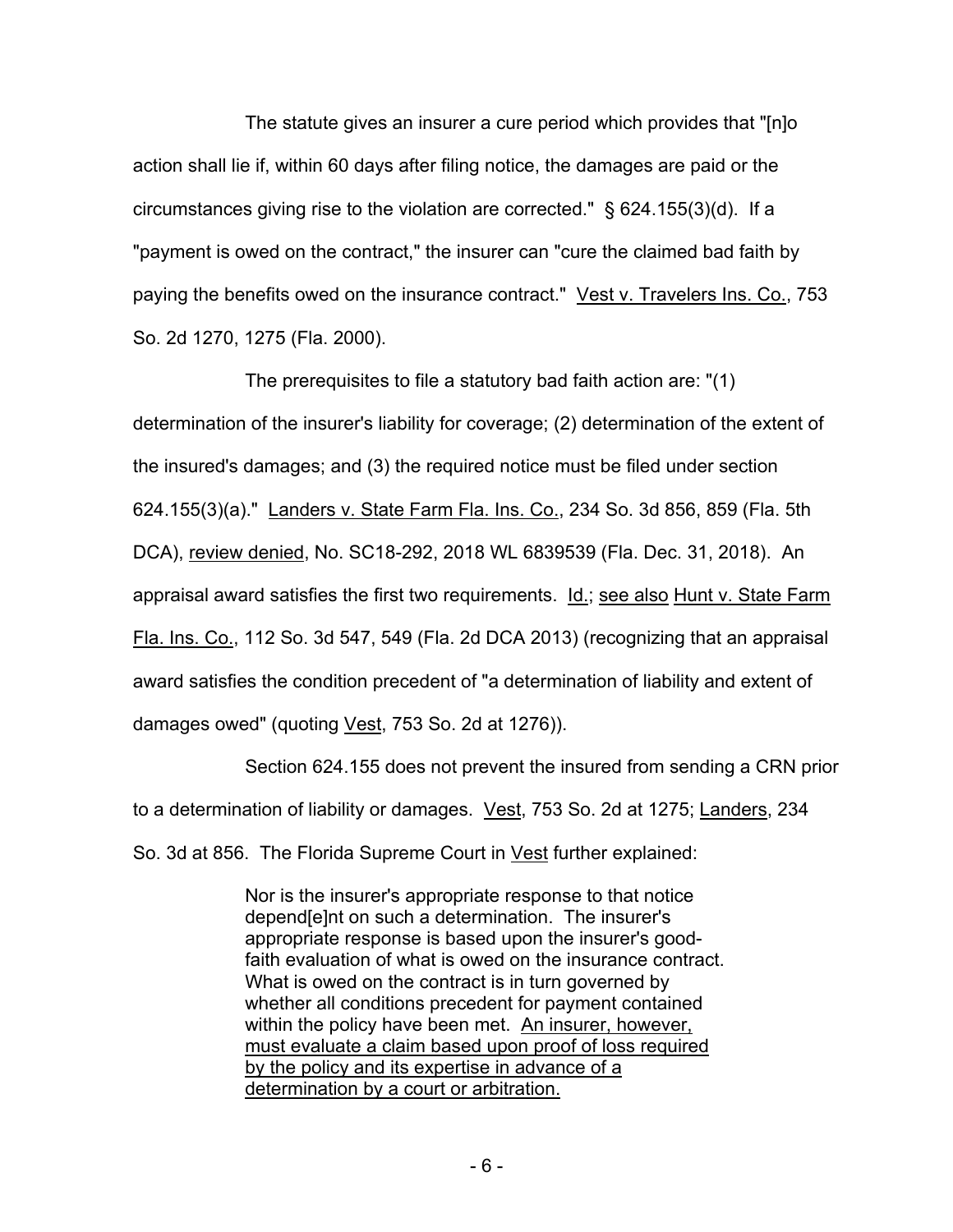753 So. 2d at 1275-76 (emphasis added). Thus, the Insurer's response was not dependent on the determination of damages, in this case by way of appraisal. The Insurer was required to evaluate the claim based upon the policy's required proof of loss "and its expertise in advance of a determination" of damages. Id. The statutory claim for bad faith "is founded upon the obligation of the insurer to pay when all conditions under the policy would require an insurer exercising good faith and fair dealing towards its insured to pay." Id. at 1275. Thus, an insurer must "timely evaluate and pay benefits owed on the insurance policy." Id.; see also Bryant v. GeoVera Specialty Ins. Co., 271 So. 3d 1013, 1022 (Fla. 4th DCA 2019) (quoting Vest, 753 So. 2d at 1275). Of course, a mistaken denial of payment does not necessarily mean that the insurer acted in bad faith. See Vest, 753 So. 2d at 1275. But the issue of good faith or bad faith is usually a question for the finder of fact. Id.; see also Landers, 234 So. 3d at 860 (recognizing that it remained to be resolved as a question of fact whether the insurer acted in bad faith when it resolved the claim).

In Landers, a bad faith action regarding a sinkhole claim, Landers alleged, among other violations, "claim delay and low-balling." 234 So. 3d at 858. He "filed his CRN before the appraisal process was complete," and the insurer failed to cure the alleged violation within the sixty-day period. Id. at 860. The insurer argued that the CRN was invalid because "a condition precedent to payment determining the amount of loss through appraisal—had not been fulfilled." Id. at 858. The appellate court disagreed and stated that "[p]reventing an insured from filing a CRN before coverage and liability have been conclusively established would frustrate the purpose of the statute by further delaying the time necessary to assess and pay

- 7 -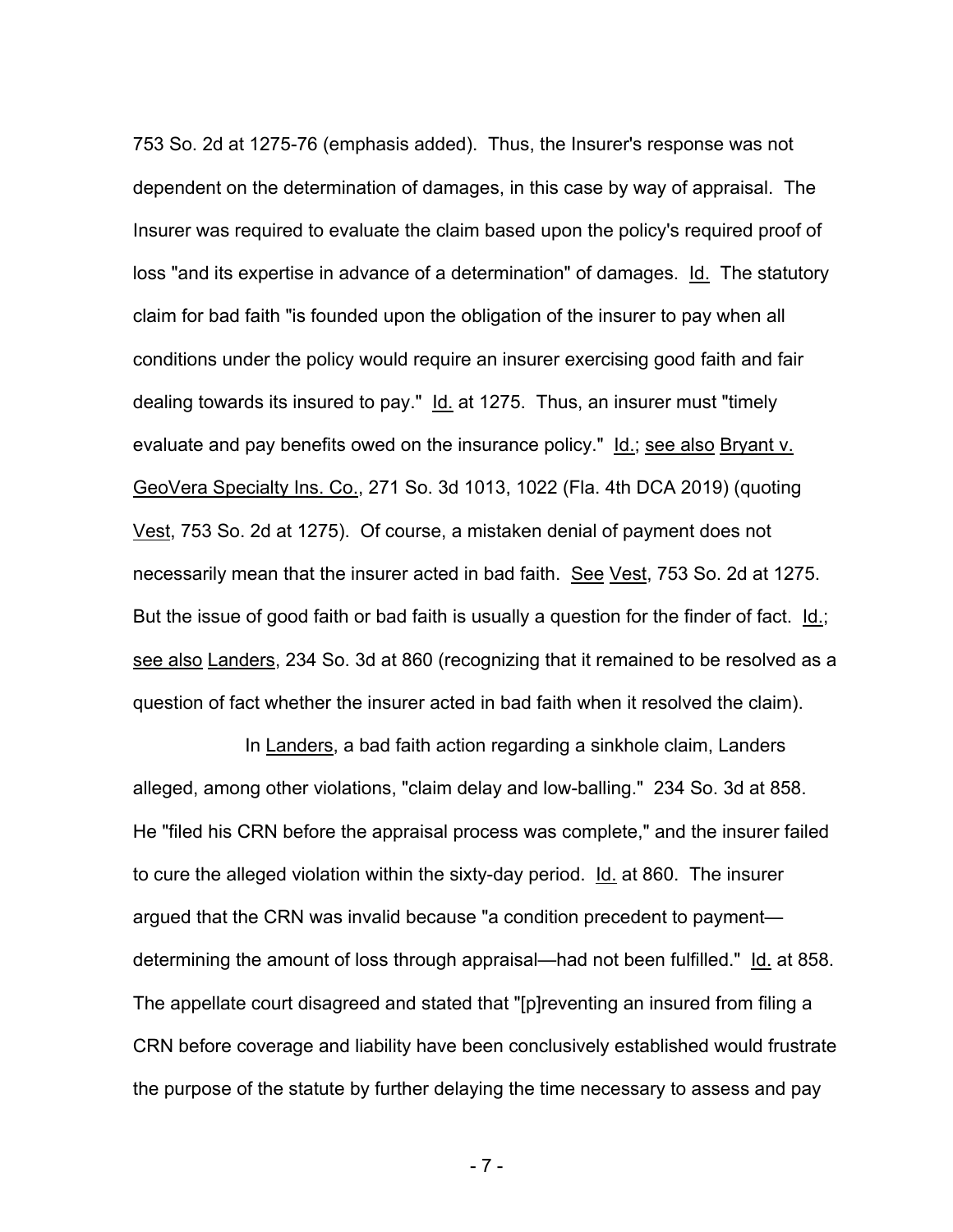out claims and discouraging insurers from taking timely, independent action on claims." Id. at 860. For instance, Landers asserted that if the insurer had "properly investigated his claim, it would have known that the subsurface repair plan was inadequate." Id. The appellate court reversed the final summary judgment in favor of the insurer and remanded for further proceedings. Id.

Even if a policy requires the mediation or appraisal process to occur prior to suit being filed, an appraisal is not a condition precedent to the insurer fulfilling its obligation to fairly evaluate the claim and to either deny coverage or to offer an appropriate amount based on that fair evaluation. See id. at 859-60. A fair evaluation would be evidence that an insurer did not act in bad faith. But a lowball offer made in bad faith is not cured by an insurer ultimately paying what it is later found to owe via the appraisal process.

The language of section 624.155(3)(d) does not toll the cure period until an appraisal is completed. Although not applicable here, an amendment to section 624.155, effective July 1, 2019, see Ch. 2019-108, §§ 6, 18, Laws of Fla., reinforces the Homeowners' position that seeking an appraisal is not a cure to a failure to attempt to timely settle a claim in good faith. The legislature added a new section 624.155(3)(f) which states, "A notice required under this subsection may not be filed within 60 days after appraisal is invoked by any party in a residential property insurance claim." This new provision affects the time when an insured can file a CRN but does not treat an appraisal or payment of an appraisal award as a cure of any violations alleged in the CRN. And, as the Homeowners argue, if an insured cannot file a bad faith action until the appraisal award is made, see Bryant, 271 So. 3d at

- 8 -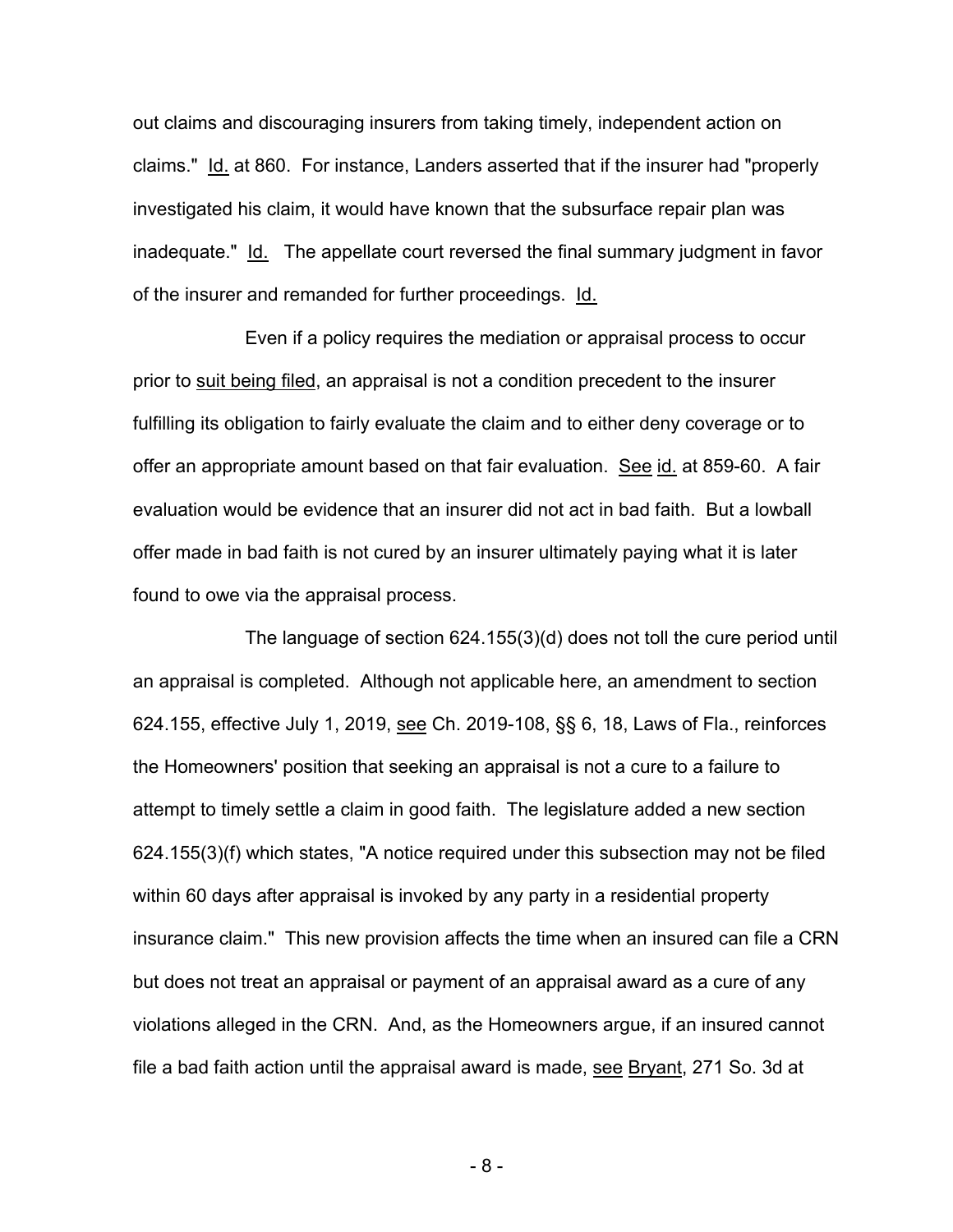1022, but the appraisal process cures a bad faith violation as a matter of law, then it places insureds in a catch-22 situation. It would allow an insurer to act in bad faith without consequence in settling claims as long as the insurer later pays the appraisal award within the time set by the insurance policy.

The Insurer asserts that when the CRN does not state the amount necessary to cure the alleged bad faith, the Insurer's invocation of the appraisal process constitutes a corrective action within the meaning of section 624.155(3)(d). Noteworthy here is that although the Homeowners' CRN did not state a specific cure amount, it did state that they had provided their public adjustor's estimate to the Insurer which covered "the full scope of necessary repairs to the direct and ensuing damages." Thus, the Insured had the public adjuster's estimate and knew the amount the Homeowners sought. Neither the statute nor this court's precedent requires the CRN to contain a specific amount sought to cure the alleged bad faith. See § 624.155(3)(b); Hunt, 112 So. 3d at 548.

The Insurer relies upon 316, Inc. v. Maryland Casualty Co., 625 F. Supp. 2d 1187 (N.D. Fla. 2008), to support its position that because the CRN did not contain a cure amount, the Insurer cured the CRN by invoking the appraisal process under the policy before the cure period expired. This court has addressed 316 and determined that a specific cure amount is not a requirement for the CRN under section 624.155(3)(b). See Hunt, 112 So. 3d at 550-551.

In addition, the issue on summary judgment that the trial court determined in 316 was that the insurer had not acted in bad faith as a matter of law. 625 F. Supp. 2d at 1195. Discussing 316, the Middle District has rejected an

- 9 -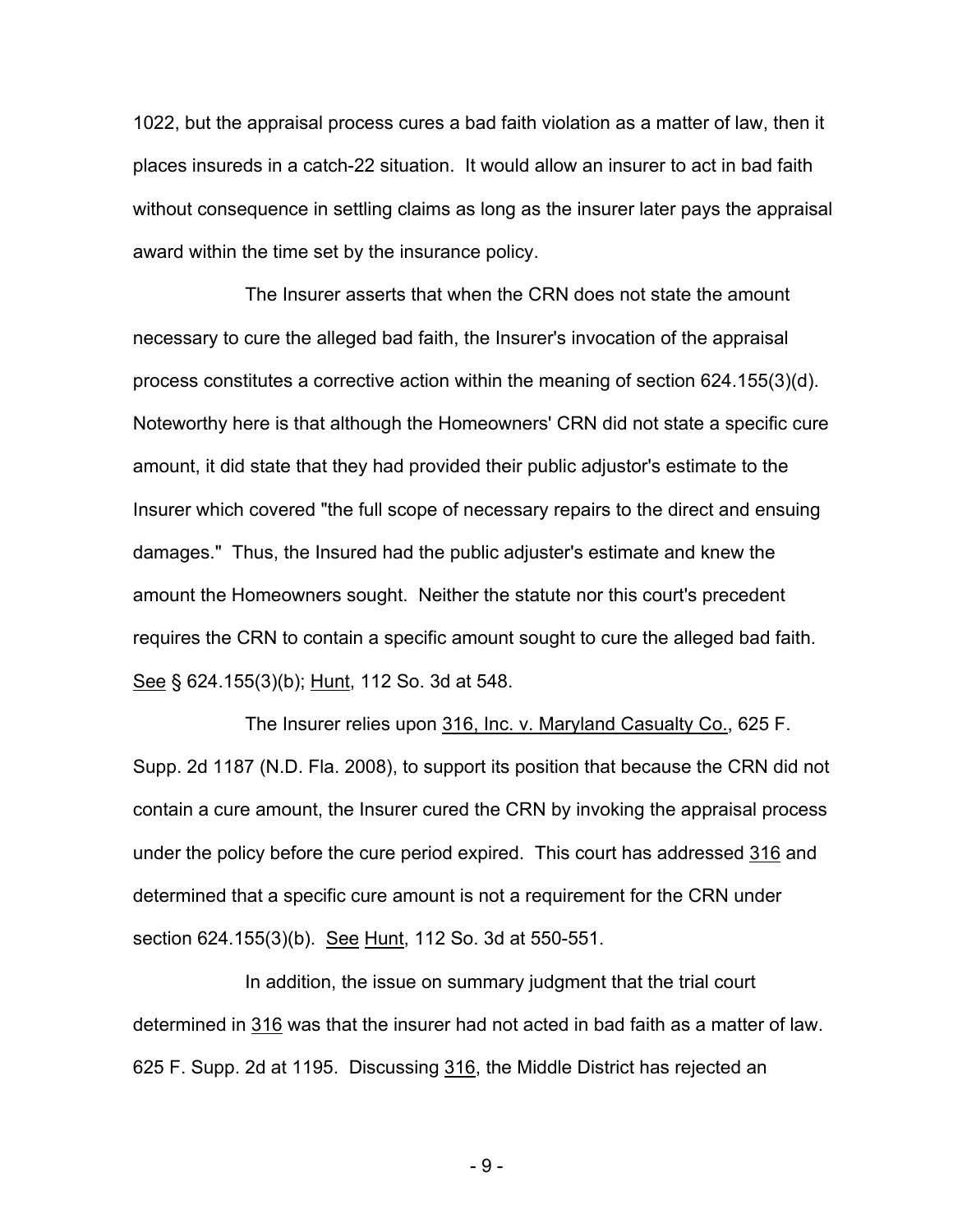insurer's argument that "316 stands for the proposition that when the insurer follows the appraisal process as set forth in the policy and promptly pays the agreed upon appraisal amount, the insurer will not be held as having acted in bad faith." Fox Haven of Foxfire Condo. IV Ass'n v. Nationwide Mut. Fire Ins. Co., No. 2:13-cv-399- FtM-29CM, 2015 WL 667935, at \*5 (M.D. Fla. Feb. 17, 2015). The Fox Haven court determined that "the ruling in 316 is not that broad" and that the "court's conclusion that the insurer had acted in good faith was based primarily on the fact that the insurer 'paid almost sixty-percent of the final award in advance of the appraisal process.' " Id. (quoting 316, 625 F. Supp. 2d at 1193).

Here, the trial court did not resolve on summary judgment whether the Insurer acted in bad faith, which is generally for the finder of fact to determine. See Vest, 753 So. 2d at 1275. Instead, the trial court determined as a matter of law that the Insurer cured the CRN by invocation of the appraisal process and subsequent payment of the appraisal award after the cure period.

The Insurer contends that invoking appraisal met the cure provision which states, "No action shall lie if, within 60 days after filing notice, the damages are paid or the circumstances giving rise to the violation are corrected." § 624.155(3)(d) (emphasis added). The Insurer contends that it corrected the circumstances giving rise to the violation such that a bad faith claim could not proceed. But in Vest, the Florida Supreme Court stated, "The insurer then has sixty days in which to respond [to the CRN] and, if payment is owed on the contract, to cure the claimed bad faith by paying the benefits owed on the insurance contract." 753 So. 2d at 1275. Thus, when payment is owed, the cure is paying the benefits owed. As the Homeowners

- 10 -